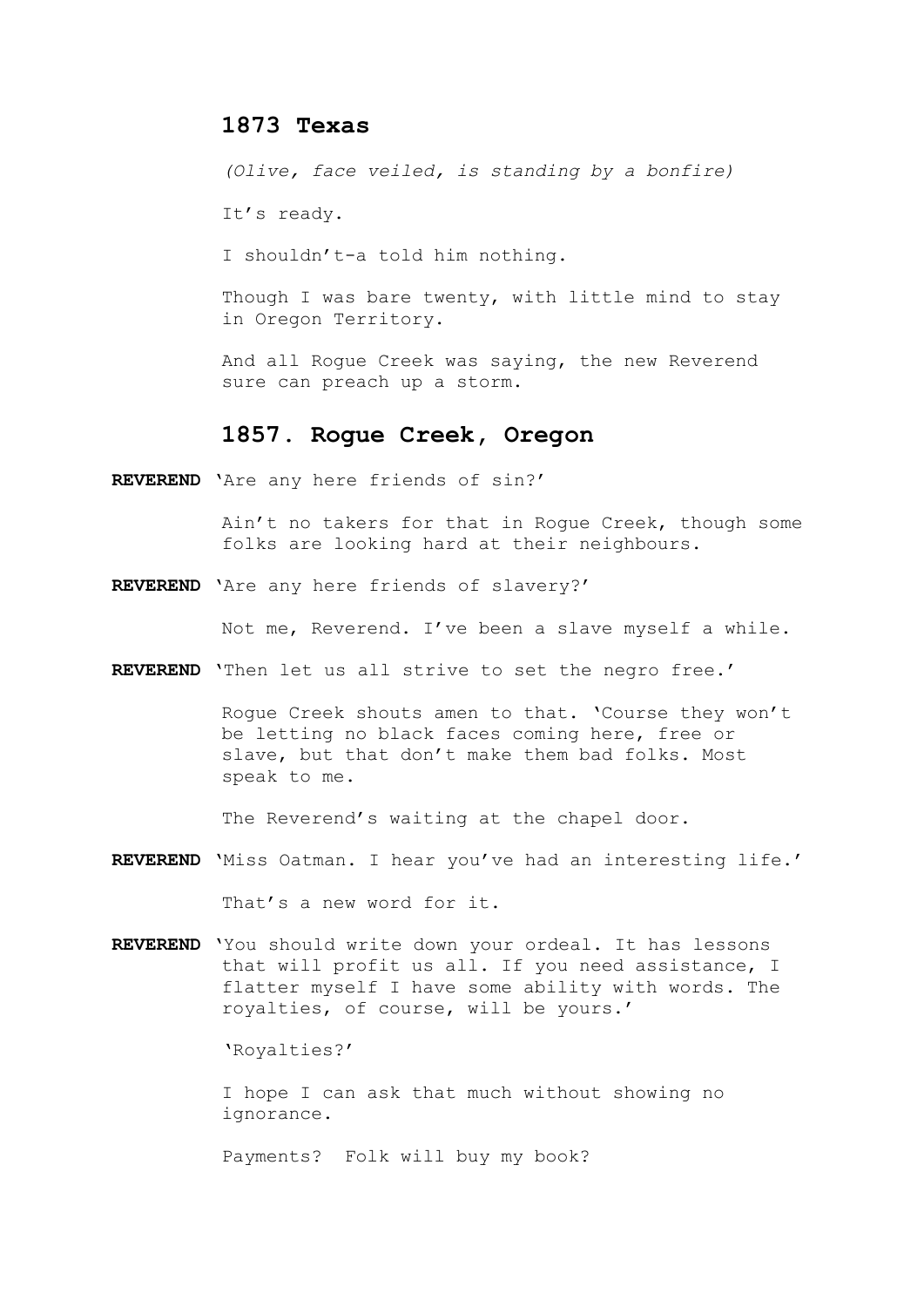Well, now, it's a man's world and I sure ain't going to find one, not with the devil's mark on me. Cousin Hervey's kind to me - it would shame me to say different - but charity's still charity. To be earning my own corn… Maybe enough to get back east again.

'You've a deal, Reverend.'

Where to start though? I guess back in Illinois, the year '50, when the Saints were all a-quarrel about who was their true leader.

*(She removes the hat and veil)*

## **1850. Illinois**

*(Olive is sewing)*

There's going to be words spoke soon. Lucy says pay no mind, but I ain't no child no more.

Pa's praising Mr Brewster. That man's a bully preacher sure enough. Found the lost book of Edras, which tells us judgement is coming, which is mighty bad if you're a sinner. But the righteous will do fine if they gather in Bashan. Bashan, where the Gila meets the Colorado. And we'll be there with them. Every true Saint will be. That's what Pa says.

But he shouldn't be preaching that to Granpa Sperry. There ain't no-one in Illinois stronger for Brigham Young. Bashan is the Devil's gospel, that's Granpa's thinking, and he ain't shy saying so. Which ain't a good idea neither, 'coz Pa sure gets mule-headed when the mood's on him.

Granpa's a stooped little man but when he's roused...

#### **GRANPA** *(Waving arms)* 'Utah, Son, Utah – that's where the Saints will gather, and you'd best gather with them if you want salvation.'

Ma's clearing anything breakable quick. Pa looks the calm one, sitting there rigid as a poker. But I know Pa and sure enough he says what he never ought.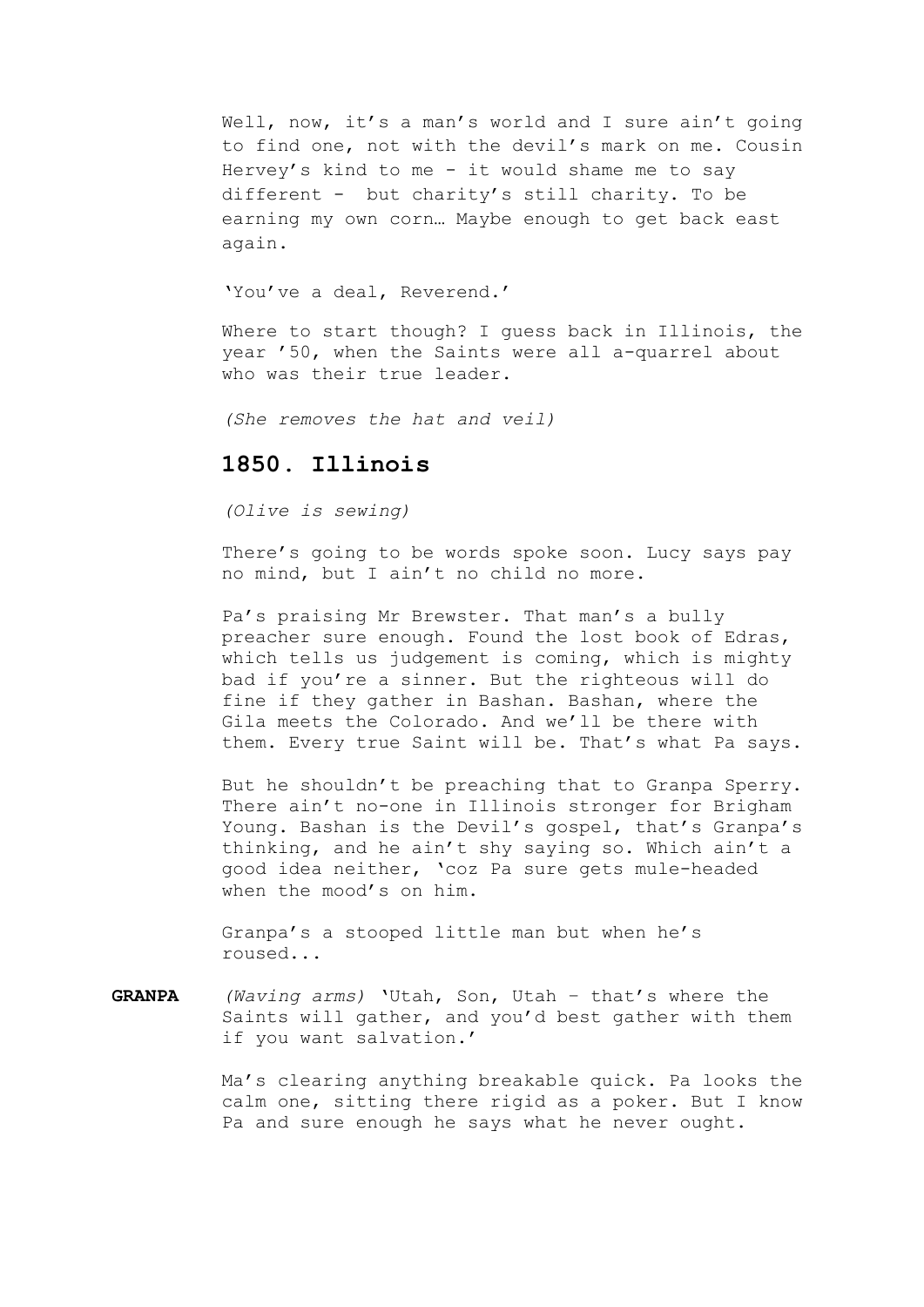**PA** 'Father Sperry, if you set off to Utah I tell you in the name of the Lord, Indians will cut your throat and your family will starve.'

> We all look at Ma. Her face has her blank look which says I ain't going to cry, which is worse than if she upped and did it. Maybe if I cause a different fuss…

*(She pricks herself with her needle)*

'I've hurt myself! Look.'

It don't make no difference. Maybe if I pricked Mary. They'll come running for her quick enough.

But Granpa's already getting up. Real slow, like he's waiting for Pa to take his words back. Which'll be snow in summer, and he knows it.

**GRANPA** 'Son, be careful how you prophecy in the name of the Lord.'

> And he's out the door. He don't even say goodbye to Ma. I know Pa's no prophet and it's sinful pride to be one when you ain't. But Granpa won't see Ma ever again. He should have given his daughter his blessing, that's what I think.

#### **1850. The Santa Fe Trail**

I've been ticking the days on the Santa Fe trail. Except the first, which I wrote out in full – August 6 1850. I was going to add 'left Independence, Missouri', 'cept I don't want to spell Independence wrong in my bible. We're God's Israel journeying to our promised land, so it can't be no sin to use the back page.

Else you lose track of time out here. Sunrise, pull on our dresses, tie our aprons and out of the tent to bank up the fire. Ma cooks us beans, bacon and burnt corn bread while the boys hitch up and we girls pack away.

Ma counts us all afore we roll.

**MA** 'Lucy - we'll be marrying you soon, I'm thinking, the way you're look at Charlie Thompson. I'll miss your help, that's for sure. Lorenzo - thinking you're a man already. You're mule-headed enough, I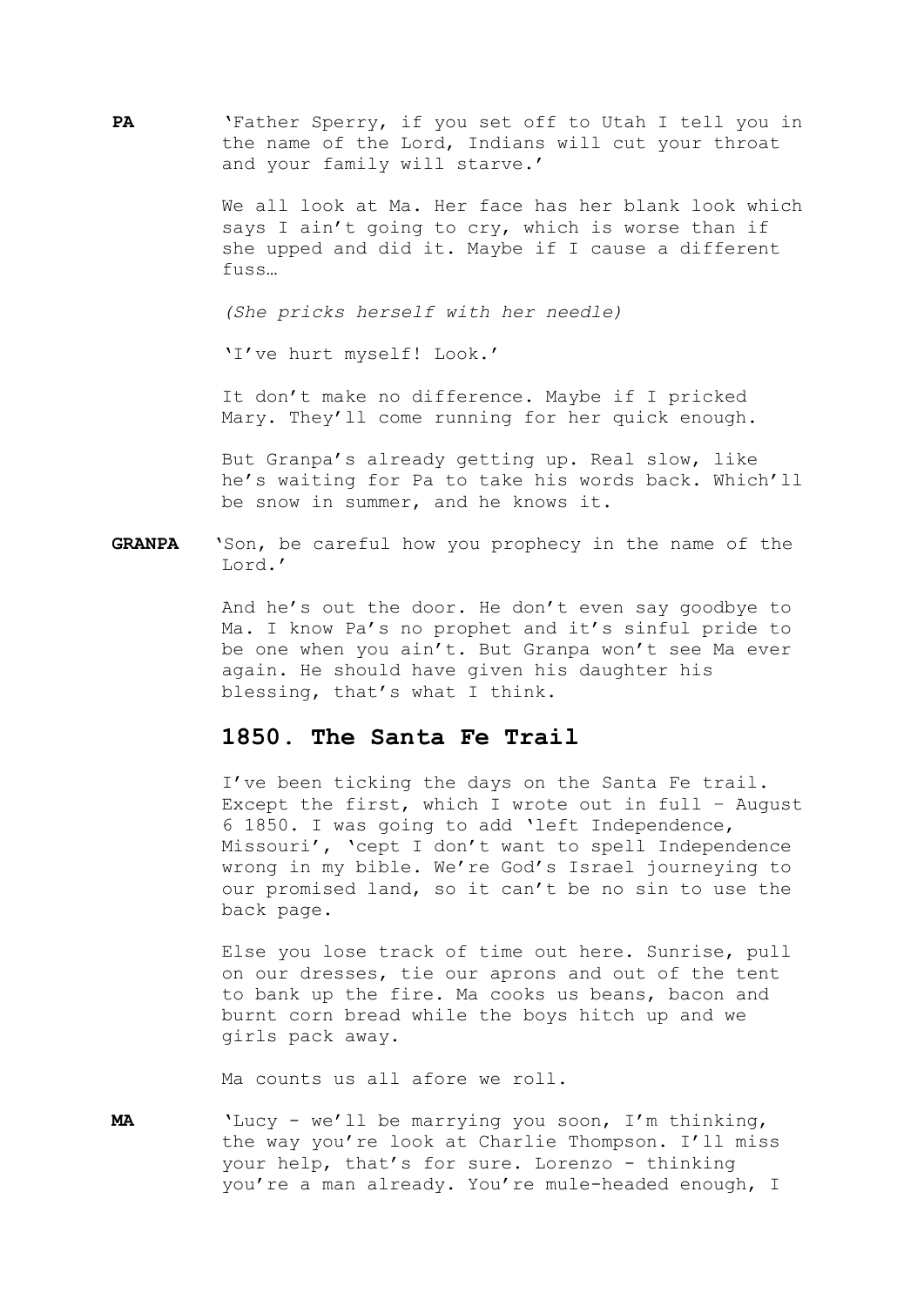guess. Oh, Olive, you look like you've been dragged through a corn field. Lucy, tidy her up, will you? And no face, Olive. Royce - stop pretending to shoot Indians and stay in line. Mary - take your nose out of that book for a minute, darling. Maybe it is scripture, but read it on the wagon. Charity, Roland. Where's Roland? Lucy, find me Roland. No, Charity, Lucy don't need your help this time. Found him? Those ain't walking, get yourselves in the wagon.'

You can't believe what you find by the trail. Folk load up more than their team can pull, so they have to drop the heavy things one by one. Like that there piano. Lucy gives us a hymn on it, like she's a regular preacher.

He who would valiant be 'gainst all disaster, Let him in constancy follow the Master.

No time to finish. We're last in the train and Lucy don't want us left behind, 'coz Mary can't run fast. Royce says she should have stayed on the wagon, which I agree, though I don't say nothing as everyone loves Mary, even Lucy.

Royce wants to beat me back to the wagon aside of Pa. Instead of scrambling in the back like any a-one with a dime's worth of sense, he goes jumping up the front. On the nigh side too, where there's a bare foot of room. He'd have gone under the wheel for sure if Lucy hadn't of pulled him clear.

But he's too bruised to be looking for buffalo chips to feed our cooking fire.

'Mary can do that.'

No, she can't. Mary's so tired from running, she has to be resting, 'coz of Ma thinking she's delicate, so it's my task. What's under this pat? Mary found a scorpion once. It set her squawking, you'd think the whole Comanche nation was after her. Ugh. Centipedes. A whole slather of them.

Sunset. Long streamers of red and gold. Royce and me settle down and scare ourselves talking about Indians. Thick as hops on the trail we was told, though we ain't seen none yet, bar the odd one.